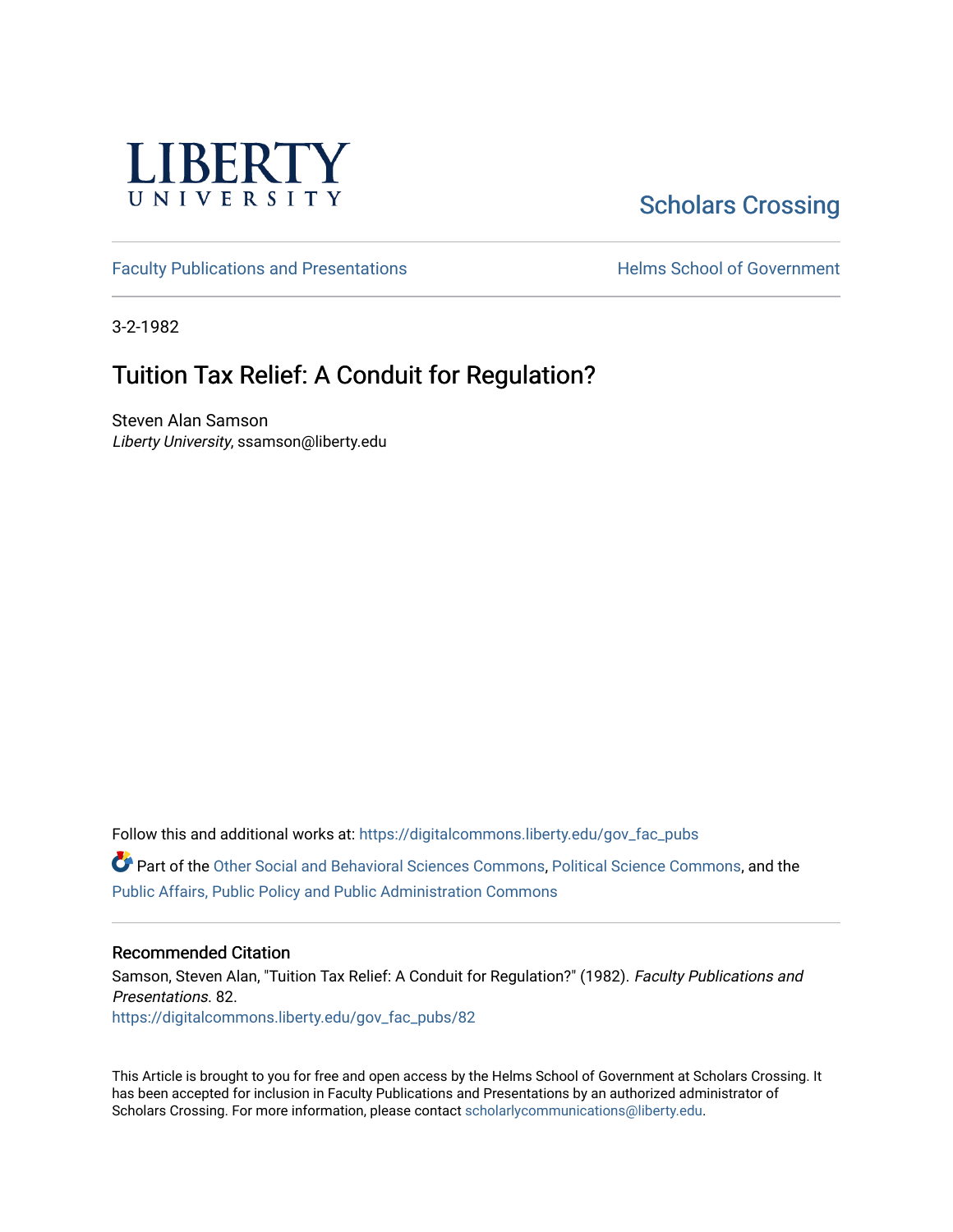### TUITION TAX RELIEF:

 $\Delta \sim 10^{11}$ 

### A CONDUIT FOR REGULATION?

Steven Alan Samson

March 2, 1982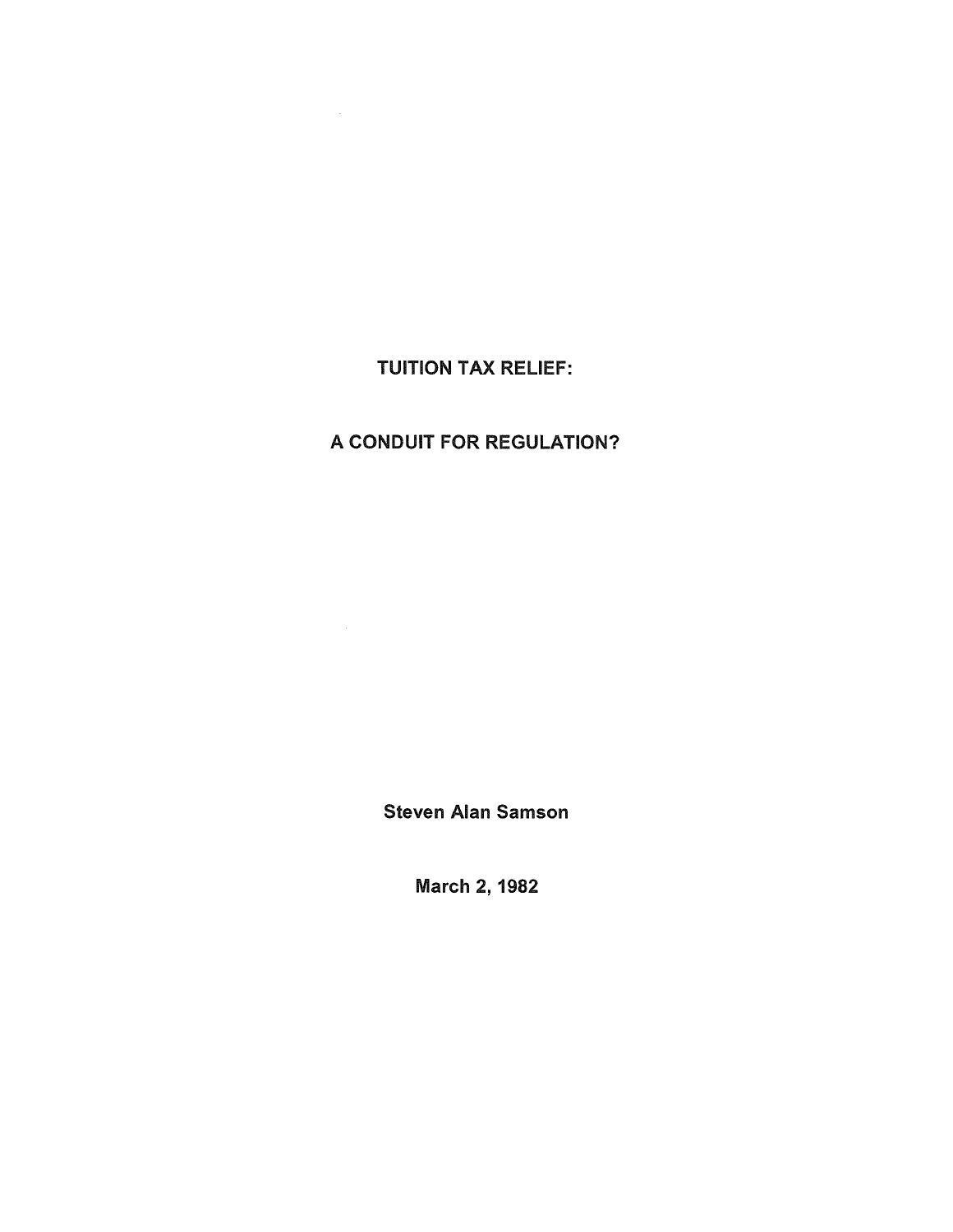#### The Nature of the Problem

What becomes of religious "free exercise" when the state creates institutions for "secular purposes" which exclude outwardly religious activities on the theory that Church and state must be kept separate? Such is the case we find today with respect to public education. The  $s$ ituation may be described--in answer to the question--as problematic at best.

The U. S. Supreme Court has handed down a series of decisions since Lemon **y.** Kurtzman, 403 u.s. 602 (1972), at 614, cautioning public authorities to avoid "excessive entanglement between government and religion." Some manner of commerce between Church and State is unavoidable because civic life is not so easily compartmentalized. Nevertheless, in banning religious activities from tax-supported schools, the State has created human preserves that are deliberately isolated from the normal flow of daily commerce. From a theological standpoint, the state has dedicated these schools, in effect, to a "holy" purpose, separating them from common or profane uses. By taking such actions, the State is presumably purifying these vessels and protecting their contents from environmental or ritual contaminants. It is not difficult to justify the taking of security precautions in national defense facilities in order to prevent infiltration by enemy agents. No such rationale is acknowledged, however, in the case of public schools. The explanation must involve the purposes for which public education is instituted.

This situation creates a number of constitutional dilemmas and must therefore be justified. Classifications based on religious distinctives and State-supported religious discrimination are prima facie constitutionally suspect. Such discrimination involves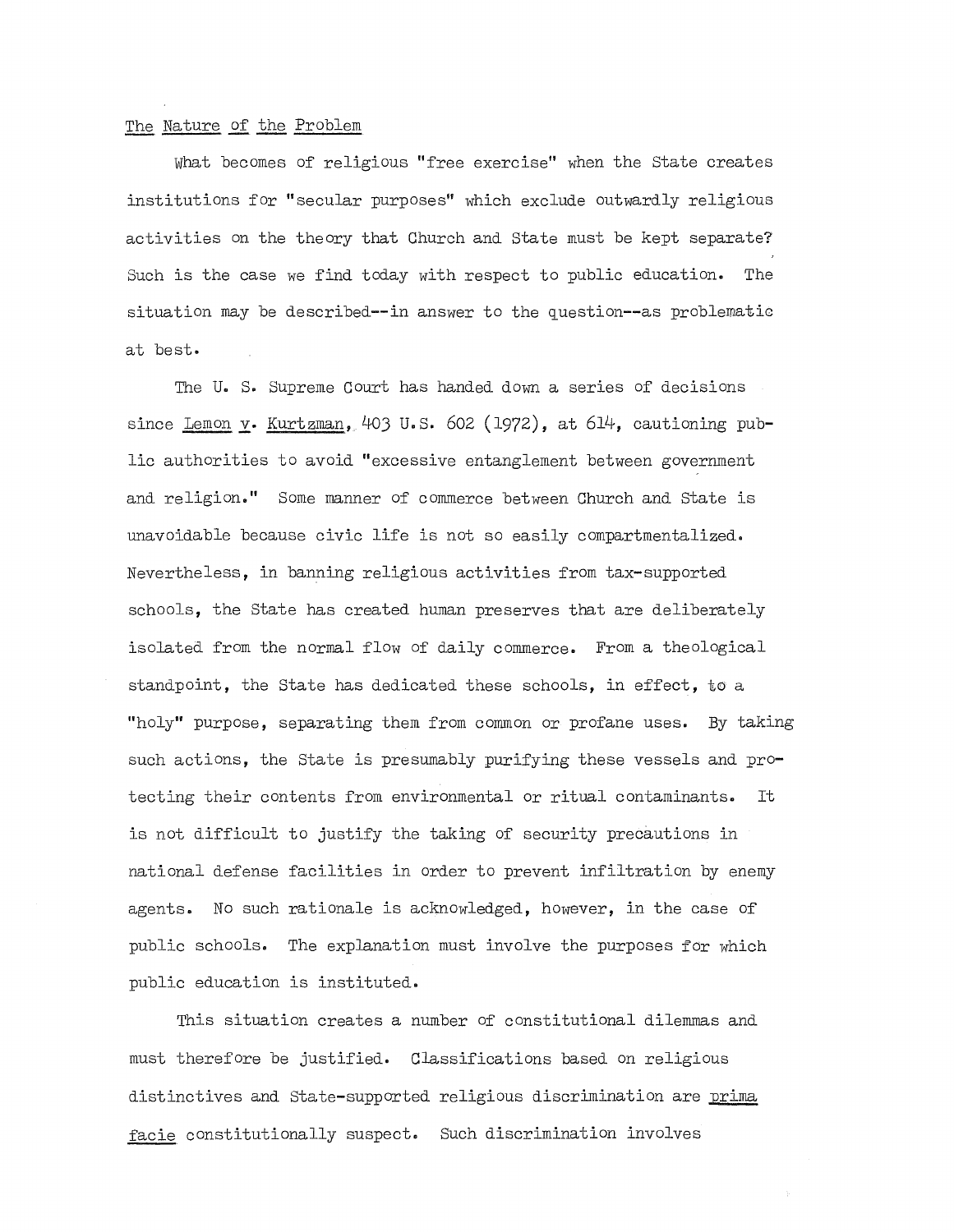the making of "invidious comparisons" which have the effect of placing some citizen-taxpayers in an inferior political status. A violation of civil rights by the state does not have to involve malicious intent. The key is a discriminatory "effect." Chief Justice Burger stated this principle well with respect to religious freedom in Walz v. Tax Commise sion, 397 u.s. 664 (1970), at 669:

Each value judgment under the Religion Clauses must...turn on whether particular acts in question are intended to establish or interfere with religious beliefs or have the effect of doing so.

This would appear to be violated in the case of public schools. Taxpayers are compelled by law to support public schools, even though these institutions do not permit activities which are otherwise constitutionally guaranteed and which, it may reasonably be argued, have a direct relevance to any educational enterprise. Moreover, public schools are a unique case. Even soldiers and prisoners are not  $(yet)$ denied the services of clergy or the freedom to worship within the confines of tax-supported institutions. While perennial efforts are made to restrict tax exemptions for church property and exclude religious activities from all public facilities, such actions would effectually nullify the religious guarantees of the Constitution. They would also reduce some taxpayers--those who felt burdened by having to support religious discrimination--to the level of second class citizens. Some of them would affirm this is the case already. by observing that religion is unconstitutionally established via public education because education is necessarily a religious activity, establishing and inhibiting particular religious beliefs.

The preemption of some religious viewpoints from public education may thus be construed as the establishment some other viewpoint as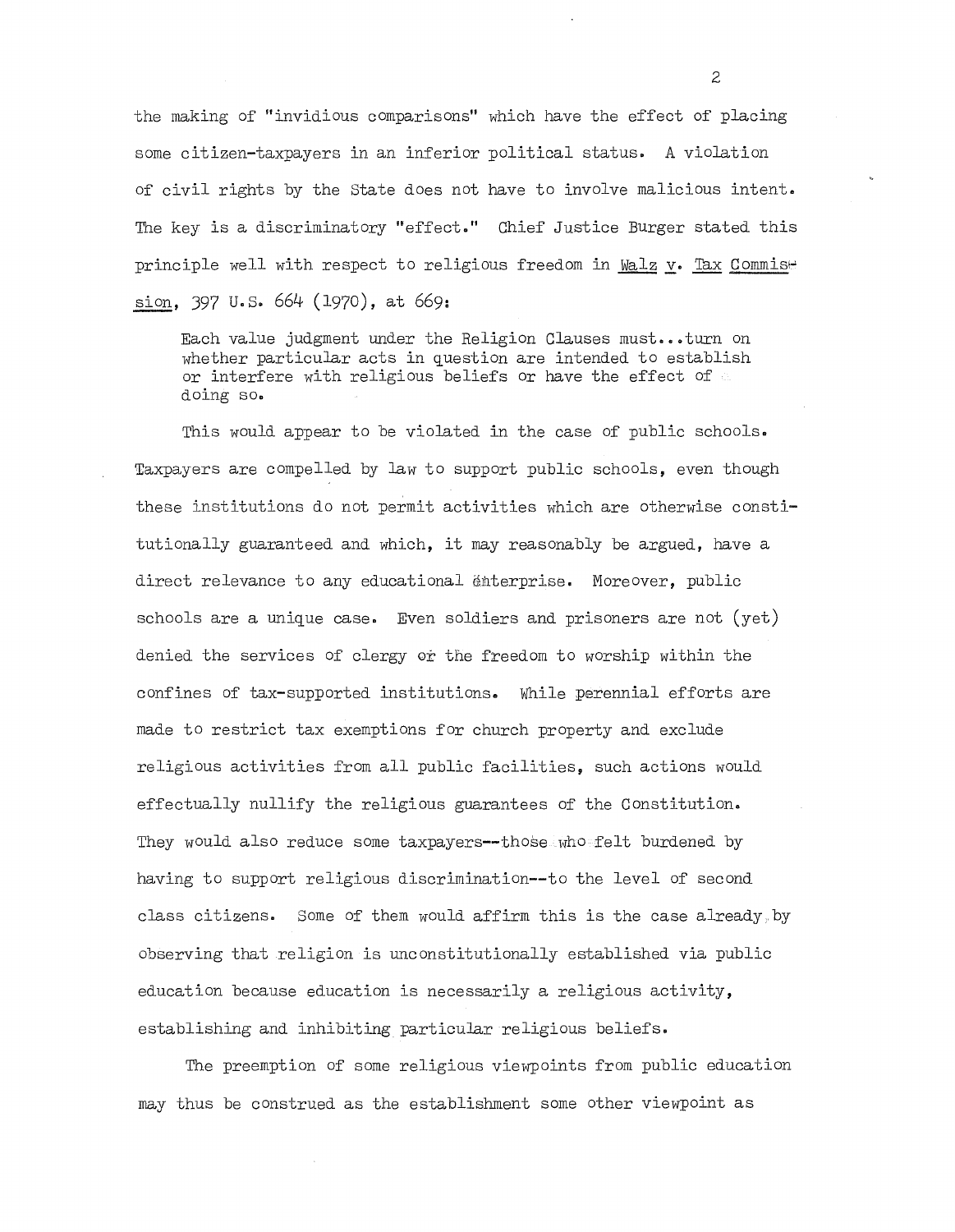orthodoxy. A recent federal district court decision in Arkansas illustrates this point. In overruling a law requiring equal time for presenting both the creation and the evolution versions of human origins in public classrooms, the judge undercut the basis for permitting the teaching of creation at all. His decision clearly established as "true" the evolution hypothesis and, by implication if not by forthright statement, disestablished as "false" the creation account. It is evident from this that the purpose of public education, as perceived by the federal judge, is indoctrination rather than the free exchange of ideas in the marketplace. Rival, unorthodox doctrines are thus ruled out of court. The control--by regulation or prohibition- of possible rivals is essential to the establishment of any monopoly or orthodoxy.

A monopoly may occur in the absence of competitors, when there is collusion, or when competitors are placed under legal restraints that favor a particular firm. It is hard to deny, for instance, that the u. S. Postal Service is a monopoly, even though it has a few competitors in specific areas of service, such as parcel delivery, and though alternative means of distant personal communication exist, such as the telegraph and the telephone. Likewise, public schools are distinguished by two features characteristic of a government monopoly:

- 1. They are paid for by taxation imposed by the police power of the people.
- 2. Attendance is compelled by that same police power and failure to attend brings a penalty under the law. (Ingram, 1959: J)

As with any monopoly, some degree of state intervention into the affairs of competitors is thus inherent in our public education system. Through powers delegated to it by law, the public education bureaucracy--federal, state, and local--effectively sets the agenda

J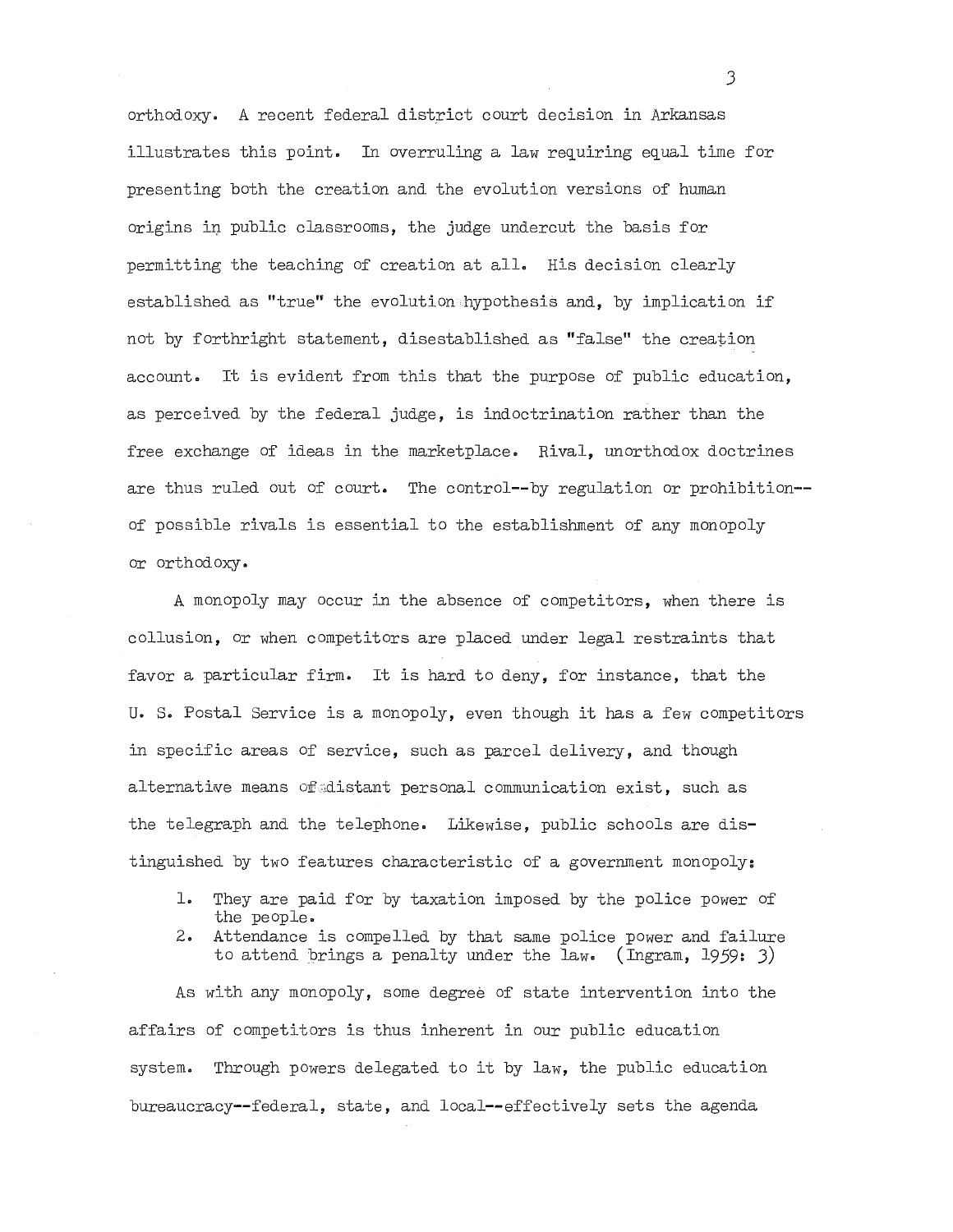for all schools by setting the public example. It is able to do so because of sheer size. But it also lobbies Congress and state legislatures, directly or indirectly through its many allies, for laws that will set standards of performance that will affect all schools, private and religious as well as public. Private and church-affiliated schools must operate in the context of this government monopoly and adjust their programs accordingly, despite legal safeguards which restrict interference by the State. This was clearly understood by the majority in Pierce y. Society of Sisters, 268 U.S. 510 (1925), a decision which struck down an Oregon law that compelled all children to attend public schools:

No question is raised concerning the power of the State reasonably to regulate all schools, to inspect, supervise and examine them, their teachers and pupils; to require that all children of proper age attend some school, that teachers be of good moral character and patriotic disposition, that certain studies plainly essential to good citizenship be taught, and that nothing be taught that is manifestly inimical to the public welfare. (at 534)

The success of private schools has long been an offense to many within the public education establishment. Abolition of tax exemptions, public services, and even the private schools themselves, has been perennially advocated. James Bryant Conant, for instance, once wrote that the "greater the proportion of our youth who attend independent schools, the greater the threat to our democratic unity." (Quoted in Ingram, 1962: 6) An educational free market is frequently characterized as destructive of public education. Efforts to abolish private education were blocked by the Supreme Court in Pierce, but on the basis of property values, not civil liberties. An awkward compromise has been the result, satisfying neither militant public education advocates or private educators. Standardization has still been the result, despite the Court's disclaimer, particularly as a result of federal legislation, even though "the child is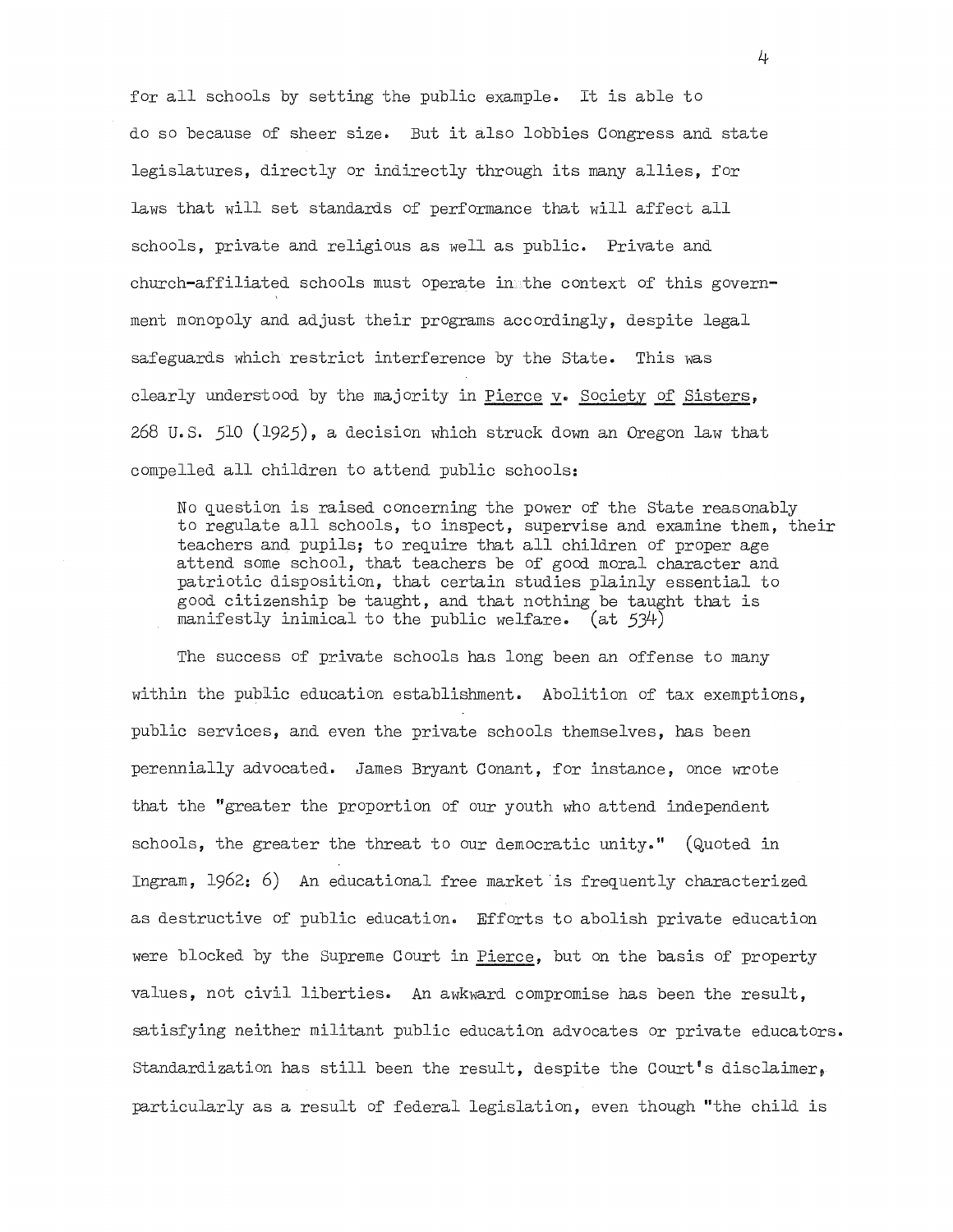not the mere creature of the state." (268 **U.s.** 510, at 535) Such standardization has provided the state with additional leverage with which to control private education. A group of parents in Ohio were sued in 1974 for truancy--"failure to send children to school"- because the state held that the Christian school they attended did not meet the "minimum standards" set by the State Board of Education in 1970. (Grover, 1977: 5) The case was finally won by the parents on appeal in state of Ohio **y.** Whisner, 47 Ohio st. 2d 181 (1976). The Court held that

these standards are so pervasive and all-encompassing that total compliance with each and every standard by a non-public school would effectively eradicate the distinction between public and non-public education, and thereby deprive these appellants of their traditional interest as parents to direct the upbringing and education of their children. (at 215)

What is true of minimum standards is likely to be no less true of tuition relief plans or any proposals that give the appearance of being subsidies. They are invitations to regulatory intervention. They are likely to help erase any distinctives that private education has to offer. The definition of education is being narrowed so that it is considered sOlely in the context of the practical preparation of children for the customary roles they are expected to assume as adult citizens. By implication, whatever is omitted is incidental and unimportant. Religious training is thus effectively preempted, even within nominally religious schools.

Increasingly, many--perhaps most--private schools have little to distinguish them from public schools other than the additional expense they involve to the families that send them there. The underlying educational philosophy that governs them may resemble that of the local public schools. Parental involvement mayor may not be greater,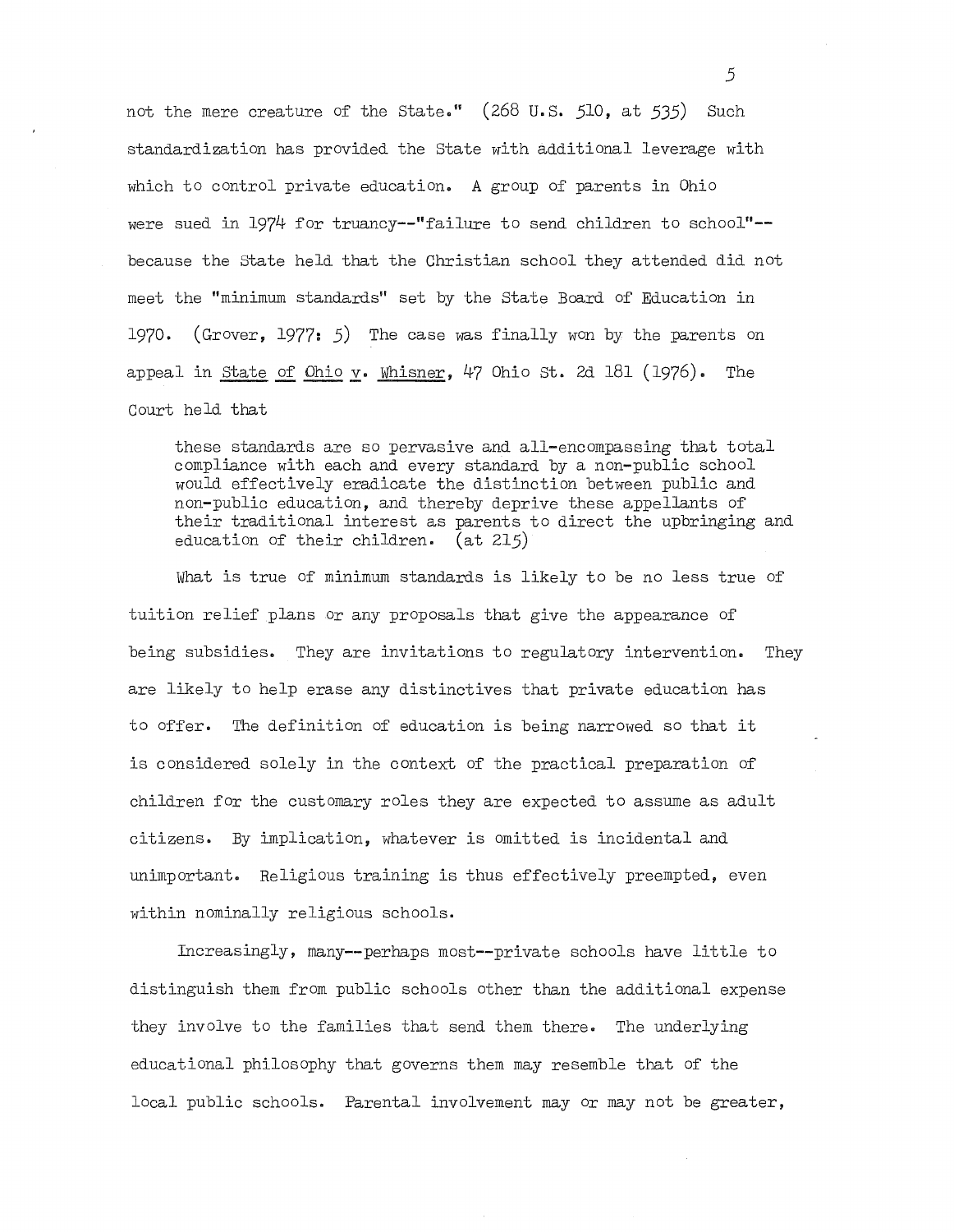achievement scores mayor may not be higher, and admission standards may or may not be highly selective. More important is the question of who sets the agenda. The standardization of teacher training, textbook selection, accreditation requirements, and curriculum content guarantee a high degree of comparability between pUblic, private, and sectarian religious schools. The professional establishment that has grown over the last 150 years virtually assures what John Dewey called "a common faith." (Dewey, 1934) Even home education, which is getting increasing attention as an alternative, is likely to follow the lead of the professional orthodoxies.

What is the solution? The issues may be confronted at several points. The most obvious points are the pillars that uphold the pubic school system: taxation and compulsory school attendance. It is possible to have compulsory school attendance without tax-supported schools. It is also possible to have tax-supported schools without compulsory school attendance laws. Neither is likely without the other, and the drift in the post-Civil War period was in favor of both.

Some inroads have been made against the blanket application of compulsory school attendance laws. But even the Court's decision in Wisconsin y. Yoder, 406 U.S. 205 (1972), which excepted Amish parents from sending their children to school after the eighth grade, may make little more than a small dent in these laws. The tendency of public education advocates to press for a lengthening of the period of compulsory attendance may simply be nipped by exceptions made by the Courts. There is nothing to prevent states from instituting mandatory pre-school except, perhaps, the state of public finances.

More attention is being given to introducing greater freedom of choice through various tax plans, despite the venerable custom of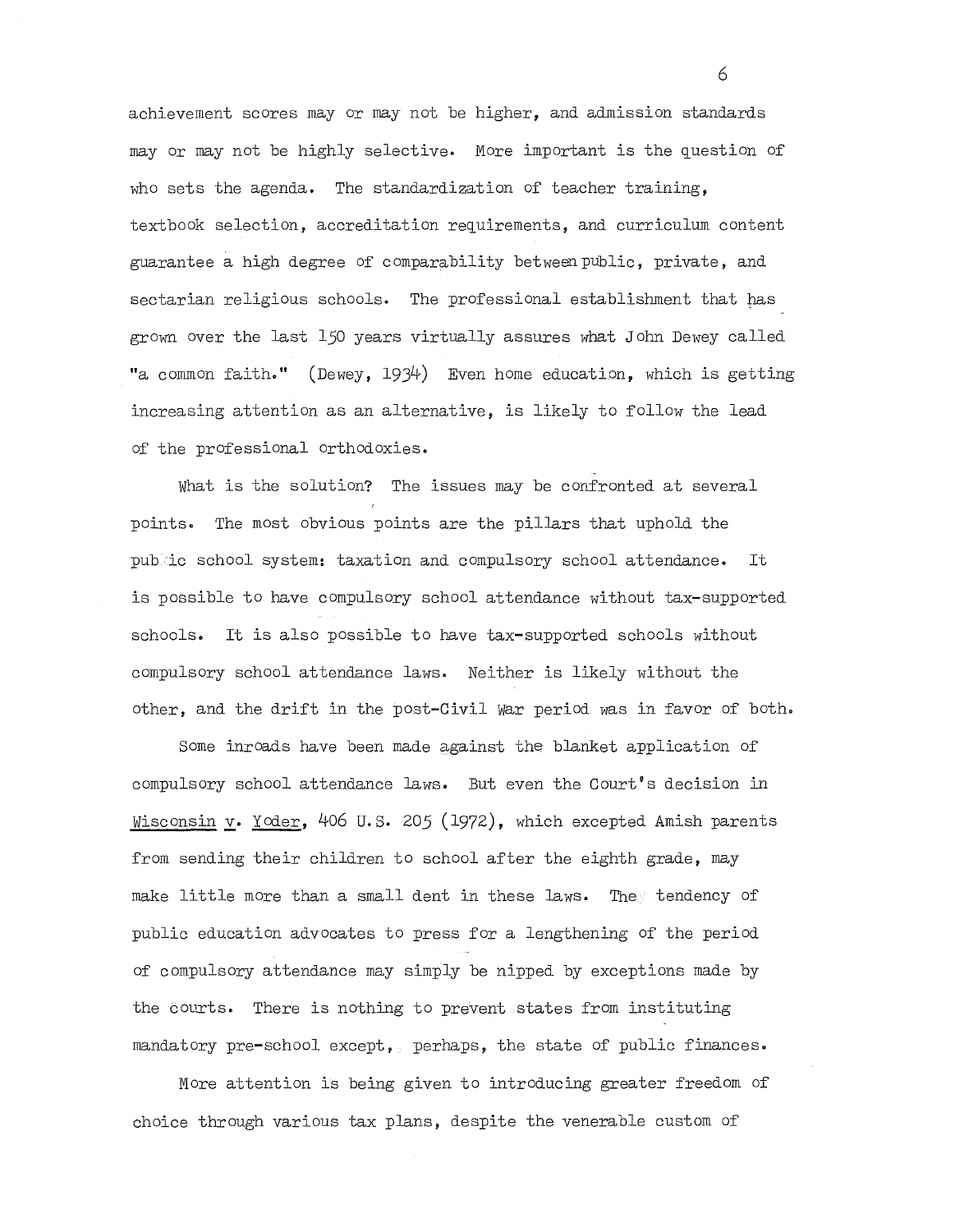using taxes for regulatory purposes. (Lee, 1973) Tuition tax credits and education vouchers have been proposed largely to overcome perceived financial inequities and to introduce greater freedom of choice or competition between schools. They have been opposed as elitist and ethnically or racially imbalanced. The question whether they may serve as conduits for greater government regulation has been largely ignored.

Proponents of tuition tax relief have advanced several plans during the last two decades designed to provide financial relief to families that send their children to private or church-affiliated schools. They are justified on the basis of free market theory, social equality, civil liberties, and religious freedom. (McCarthy, 1981: 175-1777) Controversies surrounding these plans have turned on two major points: the separation of Church and state, and the survival of public and/or private education. Dozens of national educational, labor, and public interest organizations have lined up on either side of the issue. The lines have remained fairly stable for several years.

The growing federal role in education since the Elementary and Secondary Education Act of 1965 has converged with a series of Supreme Court decisions on religious education to create a dilemma for churchaffiliated and independent religious schools. Title IX of the 1972 ESEA amendments added a new regulatory dimension by stating that "if any students in a college receive federal assistance, the school must be classified as a 'recipient institution' and must comply with the hundreds of regulations imposed on Government-supported schools by the (then-) Department of Health, Education, and Welfare." (Time, April 24, 1978, p. 73) This rule has been applied against colleges, such as Hillsdale College in Michigan, which do not otherwise accept federal aid.